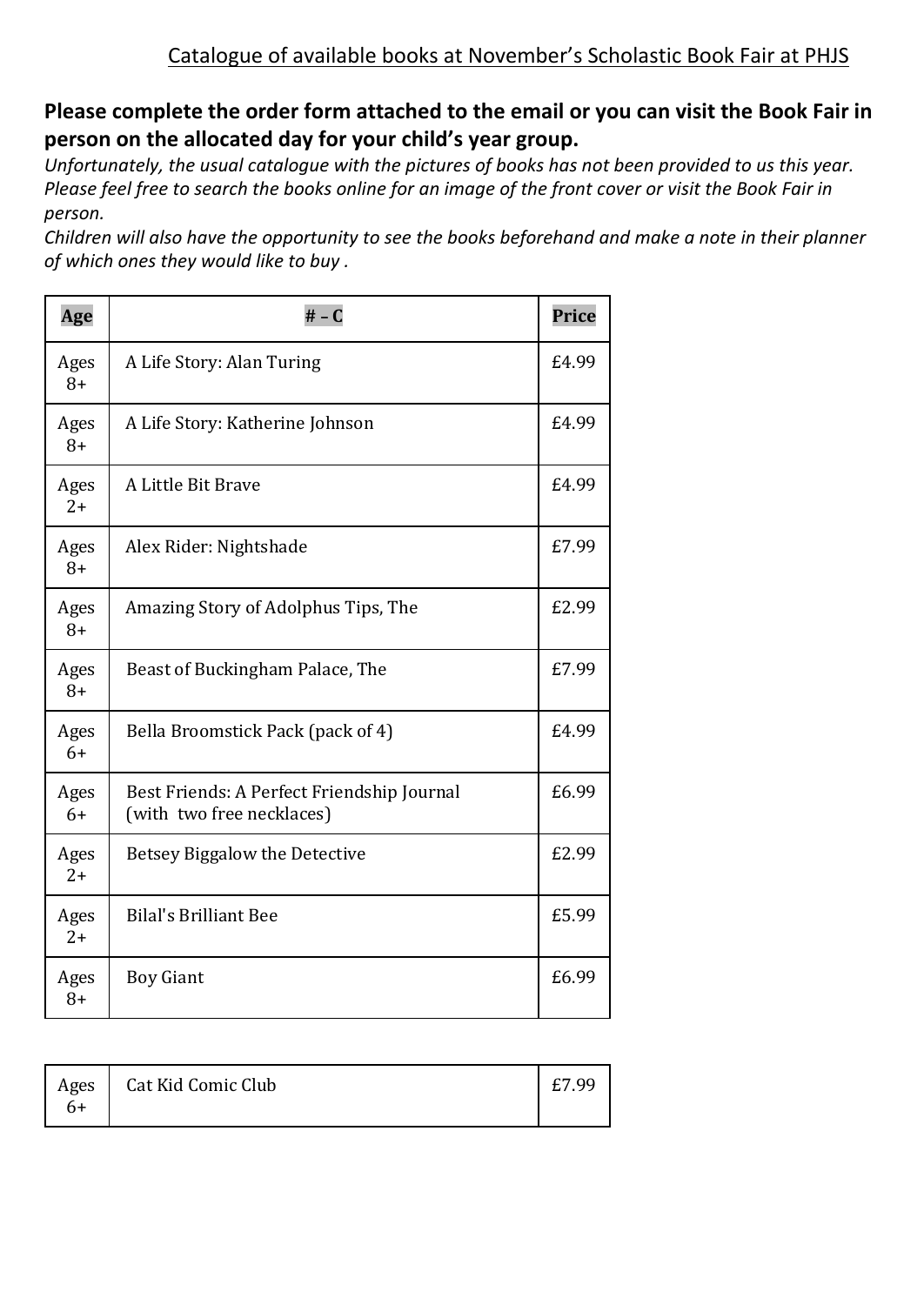| Ages<br>$6+$ | Cloud Horse Chronicles, The: Guardians of Magic  | £7.99 |
|--------------|--------------------------------------------------|-------|
| Age          | D                                                |       |
| Ages<br>$8+$ | Darkest Unicorn, The                             | £6.99 |
| Ages<br>$8+$ | Darkwhispers: A Brightstorm Adventure            | £4.99 |
| Ages<br>$2+$ | Day the Banana Went Bad, The                     | £5.99 |
| Ages<br>$8+$ | Diary of a Wimpy Kid: Wrecking Ball              | £6.99 |
| Ages<br>$6+$ | Dig and Discover Dinosaur                        | £8.99 |
| Ages<br>$2+$ | Dinky Donkey, The                                | £6.99 |
| Ages<br>$6+$ | Dog Man: Fetch 22                                | £7.99 |
| Ages<br>$6+$ | Dog Man: For Whom the Ball Rolls                 | £6.99 |
| Ages<br>$6+$ | Dog Man: Grime and Punishment                    | £7.99 |
| Ages<br>6+   | Dog Man: Mothering Heights                       | £7.99 |
| Ages<br>$6+$ | Dog Man: Paw-Some Journal                        | £5.99 |
| Ages<br>$2+$ | Don't Eat the Teacher                            | £2.99 |
| Ages<br>$8+$ | Dork Diaries: Spectacular Superstar              | £6.99 |
| Age          | $E-G$                                            |       |
| Ages<br>$6+$ | <b>Enchanted Pony Academy: All That Glitters</b> | £4.99 |
| Ages<br>$8+$ | <b>Escape the Rooms</b>                          | £6.99 |
| Ages<br>$8+$ | Evie and the Animals                             | £6.99 |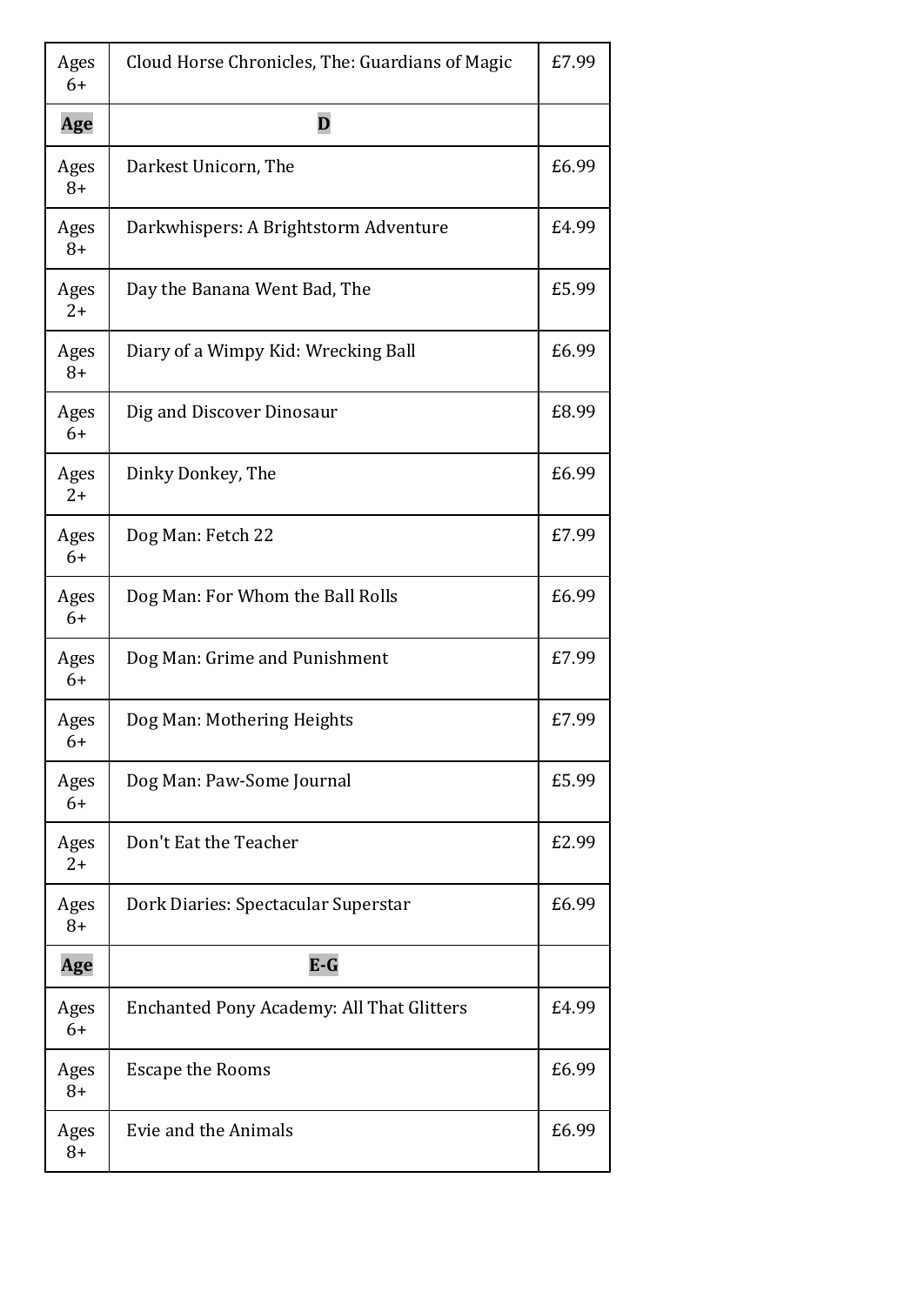| Ages<br>$8+$ | F2: Ultimate Footballer           | £8.99 |
|--------------|-----------------------------------|-------|
| Ages<br>$6+$ | Fing                              | £7.99 |
| Ages<br>$8+$ | Football Handbook                 | £5.99 |
| Ages<br>$6+$ | Football Legends: Raheem Sterling | £4.99 |
| Ages<br>$8+$ | Freedom                           | £4.99 |

| Ages<br>$6+$ | Get Me Out of Here!                               | £6.99 |
|--------------|---------------------------------------------------|-------|
| Ages<br>$2+$ | Giggle Pigs, The                                  | £2.99 |
| Ages<br>$8+$ | Girls Rule                                        | £6.99 |
| Ages<br>$8+$ | <b>Goodnight Mister Tom</b>                       | £2.99 |
| Ages<br>$2+$ | Goodnight, Moon Baby                              | £4.99 |
| Ages<br>$8+$ | Goosebumps Pack (pack of 4)                       | £9.99 |
| Ages<br>$2+$ | Grinny Granny Donkey, The                         | £6.99 |
| Ages<br>$2+$ | Grumpycorn                                        | £4.99 |
| Age          | $H-K$                                             |       |
| Ages<br>$2+$ | <b>Hatching Unicorns</b>                          | £5.99 |
| Ages<br>$6+$ | Hidden Gems Kit                                   | £9.99 |
| Ages<br>$8+$ | Home Again: Stories About Coming Home<br>From War | £6.99 |
| Ages<br>$2+$ | Horrid Henry's Injection                          | £4.99 |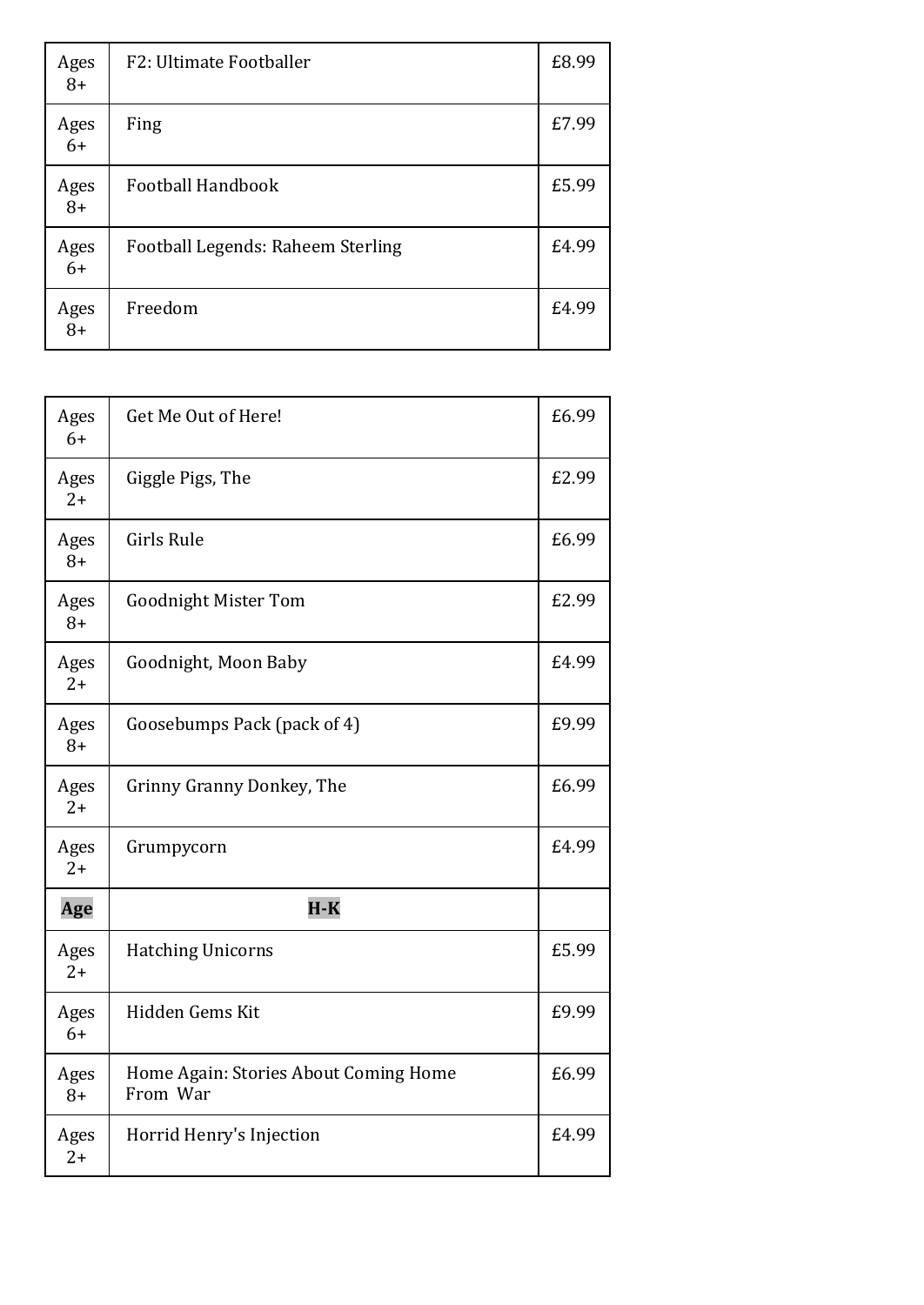| Ages<br>$2+$ | Hot Dog! Bind-Up (Books 1 and 2)                                             | £2.99 |
|--------------|------------------------------------------------------------------------------|-------|
| Ages<br>$6+$ | Hubert Horatio: How to Raise Your Grown-Ups                                  | £4.99 |
| Ages<br>$6+$ | I Love Kittens: My Secret Diary                                              | £5.99 |
| Ages<br>$2+$ | I Love Rainbow Unicorns! Activity Book                                       | £5.99 |
| Ages<br>$2+$ | I Need a New Bum                                                             | £6.99 |
| Ages<br>$6+$ | Ice Monster, The                                                             | £7.99 |
| Ages<br>$2+$ | I've Broken My Bum!                                                          | £4.99 |
| Ages<br>$6+$ | James and the Giant Peach                                                    | £2.99 |
| Ages<br>$6+$ | Killer Creatures (with free shark tooth necklace)                            | £5.99 |
| Age          | L                                                                            |       |
| Ages<br>$6+$ | LEGO® Batman: Batman's Guide to His Worst<br>Bad Guys (with free minifigure) | £7.99 |
| Ages<br>$2+$ | LEGO® City: Fighting the Flames (with<br>free minifigure)                    | £6.99 |

| Ages<br>$2+$ | LEGO® City: Join the Police Activity Book (with<br>free minifigure)                 | £6.99 |
|--------------|-------------------------------------------------------------------------------------|-------|
| Ages<br>$6+$ | LEGO® Harry Potter: Witches, Wizards,<br>Creatures and More! (with free minifigure) | £7.99 |
| Ages<br>$6+$ | LEGO® Ninjago®: Sons of Garmadon Activity<br>Book (with free minifigure)            | £6.99 |
| Ages<br>$6+$ | LEGO® Ninjago™: Garmadon's Bad Guy<br>Training Manual (with free minifigure)        | £7.99 |
| Ages<br>6+   | LEGO® Star Wars™ Brick Adventures:<br>Awesome Jedi Tales (with free minifigure)     | £6.99 |
| Ages<br>$2+$ | Lighthouse Keeper's Mystery, The                                                    | £5.99 |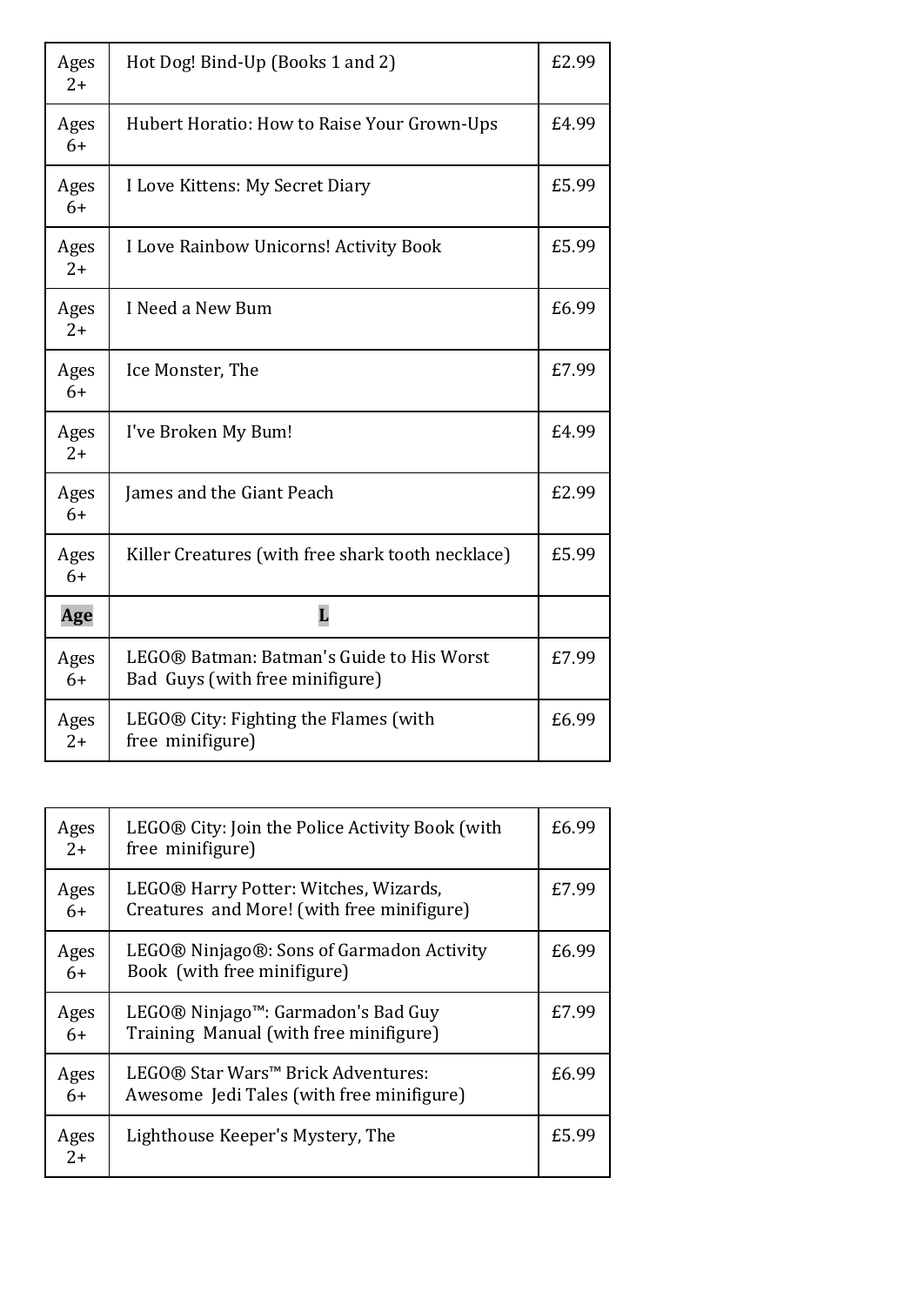| Ages<br>$8+$ | Lightning Girl: Superpower Showdown               | £4.99 |
|--------------|---------------------------------------------------|-------|
| Ages<br>$8+$ | Llamicorn Magical Vibes Confetti Journal          | £5.99 |
| Age          | $M-N$                                             |       |
| Ages<br>$6+$ | Mac B, Kid Spy: Mac Undercover                    | £3.99 |
| Ages<br>$2+$ | Mega Magic Hair Swap, The                         | £6.99 |
| Ages<br>$6+$ | Mermazing Mermaid Tail Squishy Journal            | £5.99 |
| Ages<br>$8+$ | Michael Morpurgo Pack (pack of 5)                 | £9.99 |
| Ages<br>$2+$ | Mog the Forgetful Cat                             | £4.99 |
| Ages<br>$2+$ | <b>Moon Landings</b>                              | £2.99 |
| Ages<br>$8+$ | My Astrology Journal                              | £5.99 |
| Ages<br>$6+$ | My Best Friend the Evacuee                        | £2.99 |
| Ages<br>8+   | My Dazzling Dreams Trifold Journal                | £6.99 |
| Ages<br>$2+$ | My Little Pony: Discord and the Ponyville Players | £4.99 |
| Ages<br>$6+$ | My Special Unicorn                                | £6.99 |
| Ages<br>$8+$ | My Story: Blitz                                   | £4.99 |
| Ages<br>$8+$ | My Story: The Berlin Olympics                     | £4.99 |
| Ages<br>$2+$ | Naughty Narwhal                                   | £6.99 |
| Ages<br>$2+$ | Nice Work for the Cat and the King                | £2.99 |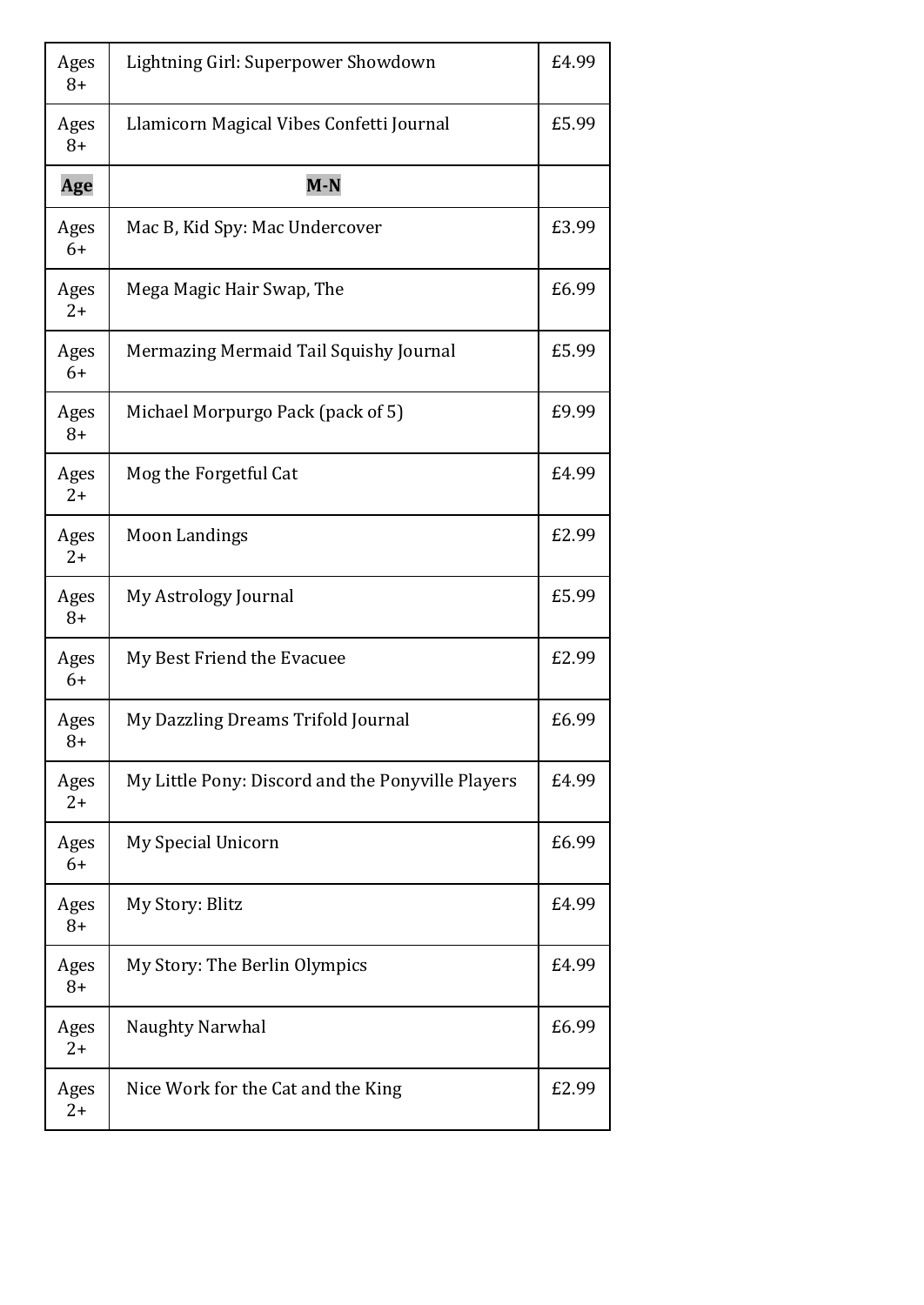| Ages<br>$2+$         | No-Bot: The Robot's New Bottom!                                           | £6.99  |
|----------------------|---------------------------------------------------------------------------|--------|
| Age                  | $O-R$                                                                     |        |
| Ages<br>$2+$         | Peppa Pig: Peppa's Fairy Tale (with free headband)                        | £6.99  |
| Ages                 | Peppa Pig: Super Peppa! (with free headband)                              | £6.99  |
| $2+$<br>Ages<br>$6+$ | Perfect Kitten, The                                                       | £5.99  |
| Ages<br>$8+$         | Planet Greta: How Greta Thunberg Wants You<br>to Help Her Save Our Planet | £6.99  |
| Ages<br>$6+$         | <b>Planet Omar: Unexpected Super Spy</b>                                  | £4.99  |
| Ages<br>$6+$         | Pokémon: Super Deluxe Essential Handbook                                  | £10.99 |
| Ages<br>$2+$         | Pokémon Phonics Boxed Set                                                 | £8.99  |
| Ages<br>$6+$         | Princess of Pets: The Lonely Pony                                         | £5.99  |
| Ages<br>$6+$         | <b>Puppies of Blossom Meadow: Fairy Friends</b>                           | £4.99  |
| Ages<br>6+           | Puppy Love: My Adorable Journal                                           | £5.99  |
| Ages<br>$2+$         | Return of Thelma the Unicorn, The                                         | £6.99  |
| Ages<br>$2+$         | Rhinocorn Rules!                                                          | £4.99  |
| Ages<br>$8+$         | Rock On! Unearth Natural Treasures                                        | £6.99  |
| Ages<br>$6+$         | Rose Gold and Friends Pack (pack of 4)                                    | £7.99  |
| Ages<br>$2+$         | Ruby's Worry                                                              | £4.99  |
| Ages<br>$8+$         | Runaway Robot                                                             | £6.99  |
| Age                  | $S-U$                                                                     |        |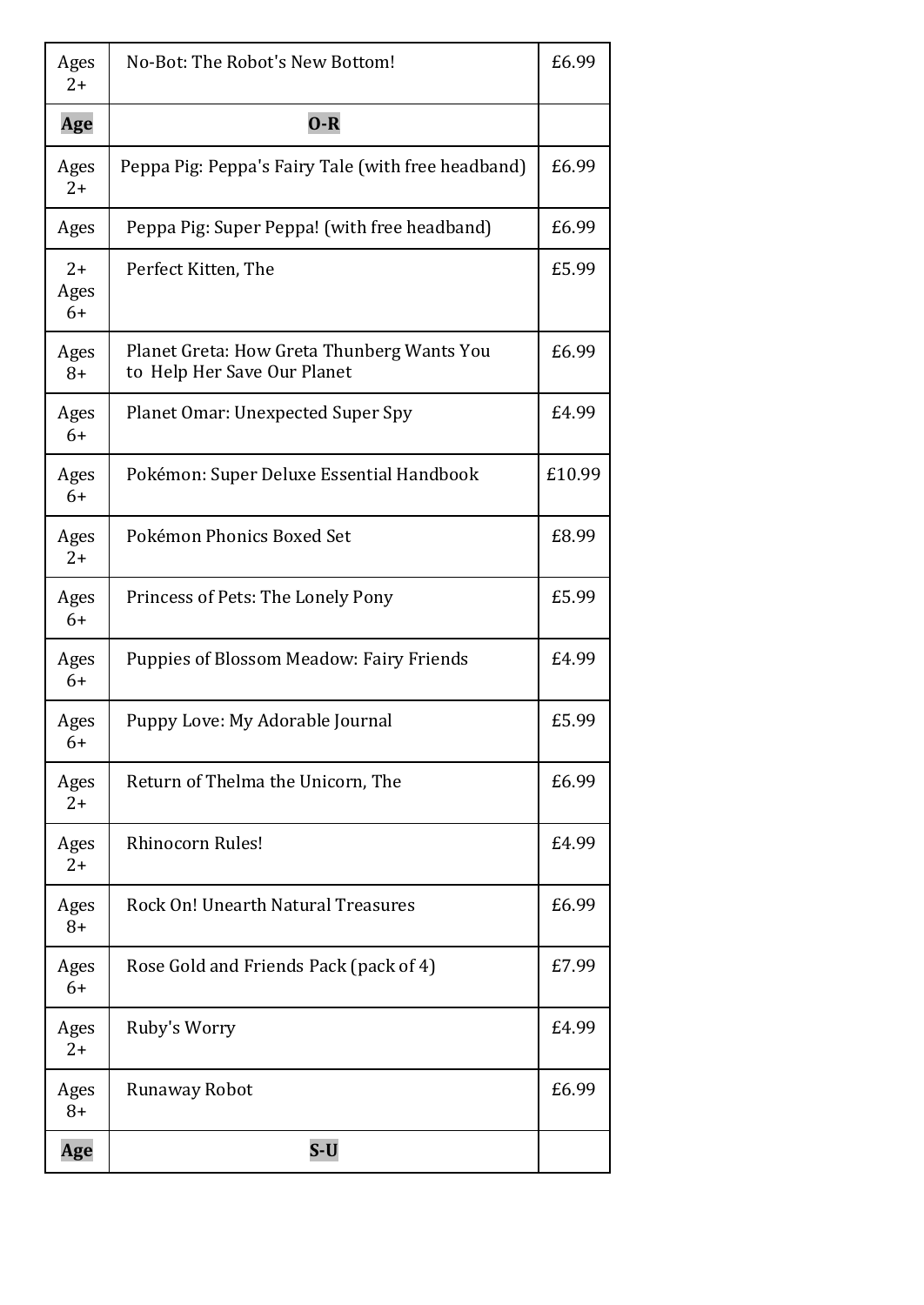| Ages<br>$6+$ | Sandman and the Turtles, The                     | £2.99 |
|--------------|--------------------------------------------------|-------|
| Ages<br>$2+$ | Scholastic Acorns Early Readers Pack (pack of 5) | £6.99 |
| Ages<br>$2+$ | <b>School Stars: Handwriting</b>                 | £2.99 |
| Ages<br>$8+$ | Secret Agent Handbook                            | £5.99 |
| Ages<br>$8+$ | <b>Shoe Wars</b>                                 | £7.99 |
| Ages<br>$2+$ | Smeds and the Smoos, The                         | £6.99 |

| Ages<br>$2+$ | Snail and the Whale, The                                   | £6.99 |
|--------------|------------------------------------------------------------|-------|
| Ages<br>$8+$ | <b>Star Switch</b>                                         | £6.99 |
| Ages<br>$8+$ | Striking Out                                               | £7.99 |
| Ages<br>$8+$ | Taylor Turbochaser, The                                    | £6.99 |
| Ages<br>$6+$ | Tom Gates: Mega Make and Do and Stories Too                | £6.99 |
| Ages<br>$8+$ | Tom Gates: Random Acts of Fun (Available<br>from 14th Oct) | £7.99 |
| Ages<br>$8+$ | Tom Gates: Spectacular School Trip (Really)                | £7.99 |
| Ages<br>$2+$ | Unicorn and the Rainbow Poop                               | £6.99 |
| Ages<br>$6+$ | Unicorns of Blossom Wood Pack (pack of 4)                  | £5.99 |
| Age          | $V-Z$                                                      |       |
| Ages<br>$2+$ | Very Hungry Caterpillar, The                               | £4.99 |
| Ages<br>$8+$ | Voices: Empire's End - A Roman Story                       | £4.99 |